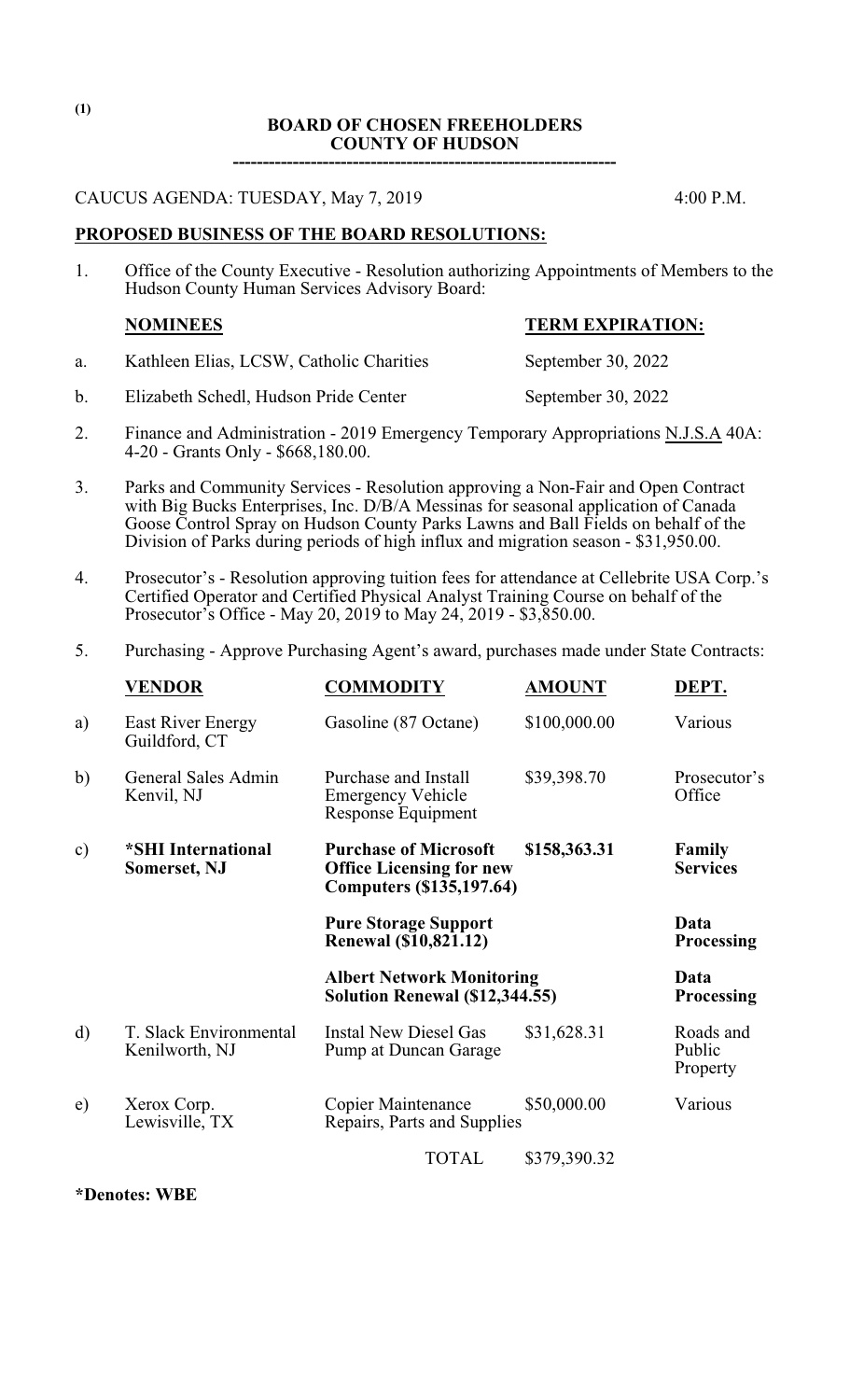6. Purchasing - Purchases made under the Educational Services Commission of New Jersey Pricing System, formally known as "The Middlesex Regional Educational Services Commission":

|    | <b>VENDOR</b>                                  | <b>COMMODITY</b><br><b>AMOUNT</b>                                                                | DEPT.        |
|----|------------------------------------------------|--------------------------------------------------------------------------------------------------|--------------|
| a) | <i><b>*Murray Paving</b></i><br>Hackensack, NJ | <b>Replacement of Park</b><br>\$1,129,359.40<br><b>Paths in Columbus Park</b><br>(\$157,438.52)  | <b>Parks</b> |
|    |                                                | <b>Replacement of Curbs</b><br>on both sides of Park Paths<br>in Columbus Park<br>(\$234,210.04) | <b>Parks</b> |
|    |                                                | <b>Lincoln Park Water Spray</b><br><b>Park Supplemental</b><br>(\$10,400.29)                     | <b>Parks</b> |
|    |                                                | <b>Install New Roof at Lincoln</b><br><b>Park Maintenance Compound</b><br>$(\$106, 896.33)$      | <b>Parks</b> |
|    |                                                | <b>West Hudson Park Compound</b><br><b>Lot Improvements</b><br>(\$132,038.20)                    | <b>Parks</b> |
|    |                                                | <b>James J. Braddock Park</b><br><b>Tennis Courts Phase 2</b><br>(\$244,188.01)                  | <b>Parks</b> |
|    |                                                | <b>Washington Park Tennis</b><br><b>Courts Phase 2</b><br>(\$244,188.01)                         | <b>Parks</b> |
|    |                                                | <b>TOTAL</b><br>\$1,129,359.40                                                                   |              |

#### **\*Denotes: SBE**

7. Purchasing - Purchases made under Hunterdon County Educational Services Commission Cooperative Pricing System:

|    | <b>VENDOR</b>                  | <b>COMMODITY</b>                                           | <b>AMOUNT</b> | DEPT.                  |
|----|--------------------------------|------------------------------------------------------------|---------------|------------------------|
| a. | POWERCO, Inc.<br>Clinton, N.J. | Purchase (1) Kubota<br>Utility Vehicle for Snow<br>Removal | \$19,087.10   | Correctional<br>Center |

# TOTAL \$19,087.10

8. Purchasing - Purchases made under Somerset County Cooperative Pricing System:

|    | <b>VENDOR</b>                                       | <b>COMMODITY</b>                                                              | <b>AMOUNT</b> | DEPT.                            |
|----|-----------------------------------------------------|-------------------------------------------------------------------------------|---------------|----------------------------------|
| a. | Garden State Highway<br>Products<br>Millville, N.J. | Purchase (2) Solar Tech<br>Message Boards (Office<br>of Emergency Management) | \$47,718.50   | Roads $\&$<br>Public<br>Property |

TOTAL \$47,718.50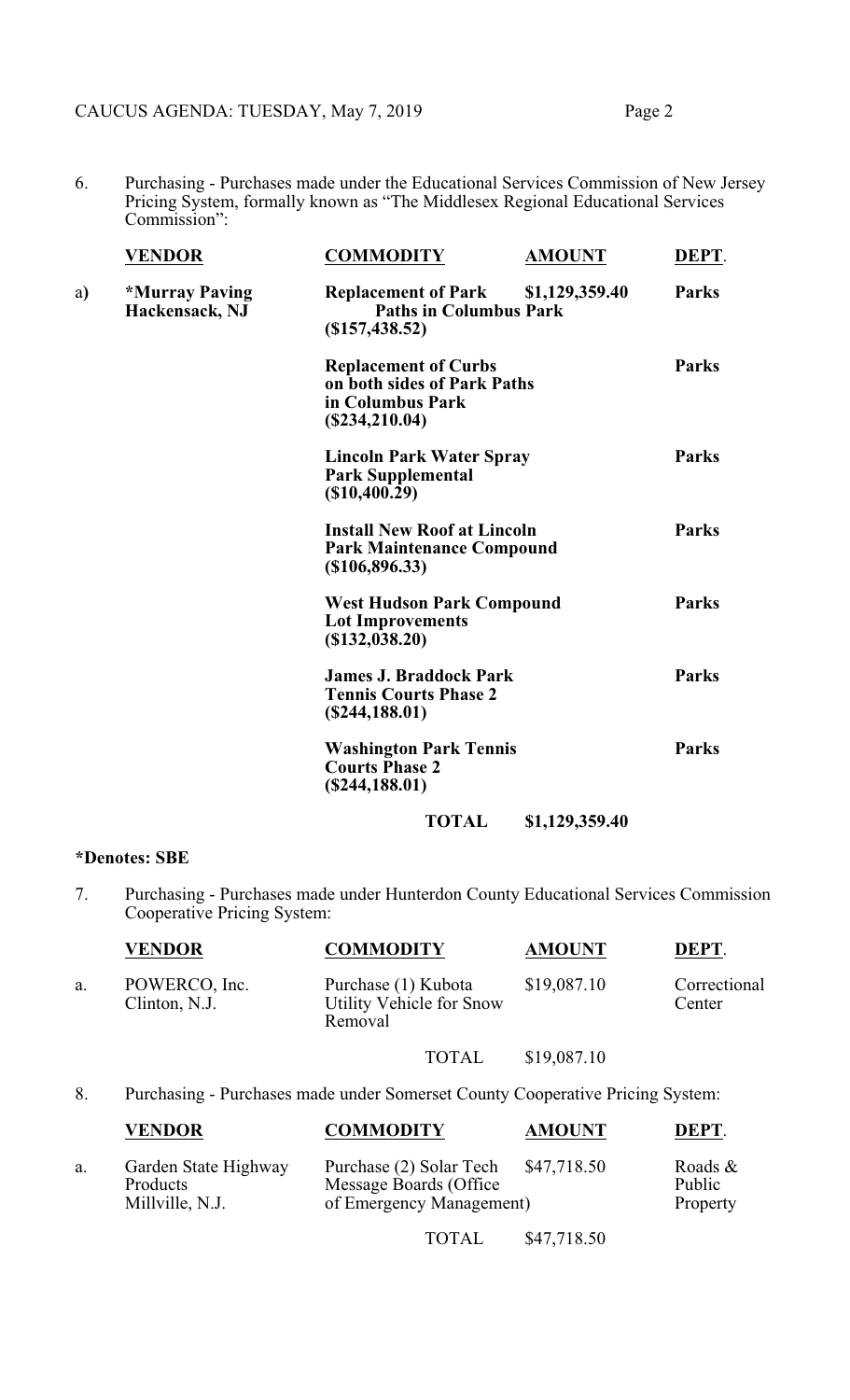### CAUCUS AGENDA: TUESDAY, May 7, 2019 Page 3

| <b>VENDOR</b>                     | <b>COMMODITY</b>                                  | <b>AMOUNT</b>                                                                   | DEPT.                                                                                                                                                                                                   |
|-----------------------------------|---------------------------------------------------|---------------------------------------------------------------------------------|---------------------------------------------------------------------------------------------------------------------------------------------------------------------------------------------------------|
| <i>*Johnston</i><br>Communication | <b>Upgrade Existing</b><br>Cameras (\$996,070.41) |                                                                                 | Correctional<br><b>Center</b>                                                                                                                                                                           |
|                                   |                                                   |                                                                                 | <b>Correctional</b>                                                                                                                                                                                     |
|                                   |                                                   |                                                                                 | <b>Center</b>                                                                                                                                                                                           |
|                                   |                                                   |                                                                                 |                                                                                                                                                                                                         |
|                                   | Center (\$507,212.57)                             |                                                                                 |                                                                                                                                                                                                         |
|                                   | <b>Increase the Video</b>                         |                                                                                 | Data                                                                                                                                                                                                    |
|                                   |                                                   |                                                                                 | <b>Processing</b>                                                                                                                                                                                       |
|                                   | \$25,206.04)                                      |                                                                                 |                                                                                                                                                                                                         |
|                                   |                                                   |                                                                                 | Data                                                                                                                                                                                                    |
|                                   |                                                   |                                                                                 |                                                                                                                                                                                                         |
|                                   |                                                   |                                                                                 | <b>Processing</b>                                                                                                                                                                                       |
|                                   |                                                   |                                                                                 |                                                                                                                                                                                                         |
|                                   |                                                   |                                                                                 | Data                                                                                                                                                                                                    |
|                                   |                                                   |                                                                                 | <b>Processing</b>                                                                                                                                                                                       |
|                                   | (Parks \$165,950.25)                              |                                                                                 |                                                                                                                                                                                                         |
|                                   | TOTAL                                             | \$1,841,401.84                                                                  |                                                                                                                                                                                                         |
|                                   | <b>Kearny, NJ</b>                                 | <b>Increase the Video</b><br>90 days (Correctional<br><b>Increase the Video</b> | Storage from 30 days to<br>Storage from 30 days to<br>90 days (830 Bergen Avenue<br>Storage from 30 days to<br>90 days (Hospital \$176,962.57)<br>Increase the video storage<br>from 30 days to 90 days |

9. Purchasing - Purchases made under Union County Cooperative Pricing System:

### **\*Denotes: Hudson County Vendor**

- 10. Purchasing Approve Purchasing Agent's Awards:
- a. Purchase 2019 Ford Utility Vehicle Prosecutor's Office one (1) reply Beyer Ford contract shall not exceed \$34,925.00.
- b. To purchase Mugs for the Hudson County Correctional Center three (3) replies two (2) year period - Office Penny, LLC - contract shall not exceed \$21,750.00.
- c. REQUEST FOR FUNDS Rock Salt Roads and Public Property Atlantic Salt, Inc. Original Contract Amount - \$600,000.00; Additional Funds requested \$6,443.19 - new Contract Amount \$606,443.19.
- d. CONTRACT EXTENSION Standby Generator and Switch Maintenance Roads and Public Property - May 9, 2019 to August 8, 2019 - County reserves the right to terminate upon 7 days notice - Weld Power Service Company - contract shall not exceed  $$10,000.00.$
- 11. Purchasing Approve Purchasing Agent's award Construction Contract:
	- a. Rectangular Chain & Flight Sludge Collection Equipment for the Plant at Meadowview Campus - Phase II, 595 County Avenue, Town of Secaucus (Engineering) - two (2) replies - Blooming Glen Contractors - contract shall not exceed \$107,600.00.
	- b. Stephen R. Gregg Park Roadways, City of Bayonne (Engineering) four (4) replies - J.A. Alexander, Inc. - contract shall not exceed \$2,080,093.41.
	- c. Traffic Signals Improvements to eight (8) Intersections, Package W (#3230/7399) Hoboken, Jersey City, Kearny, North Bergen and West New York (Engineering) four (4) replies - Orchard Holdings, LLC - contract shall not exceed \$1,945,164.50.